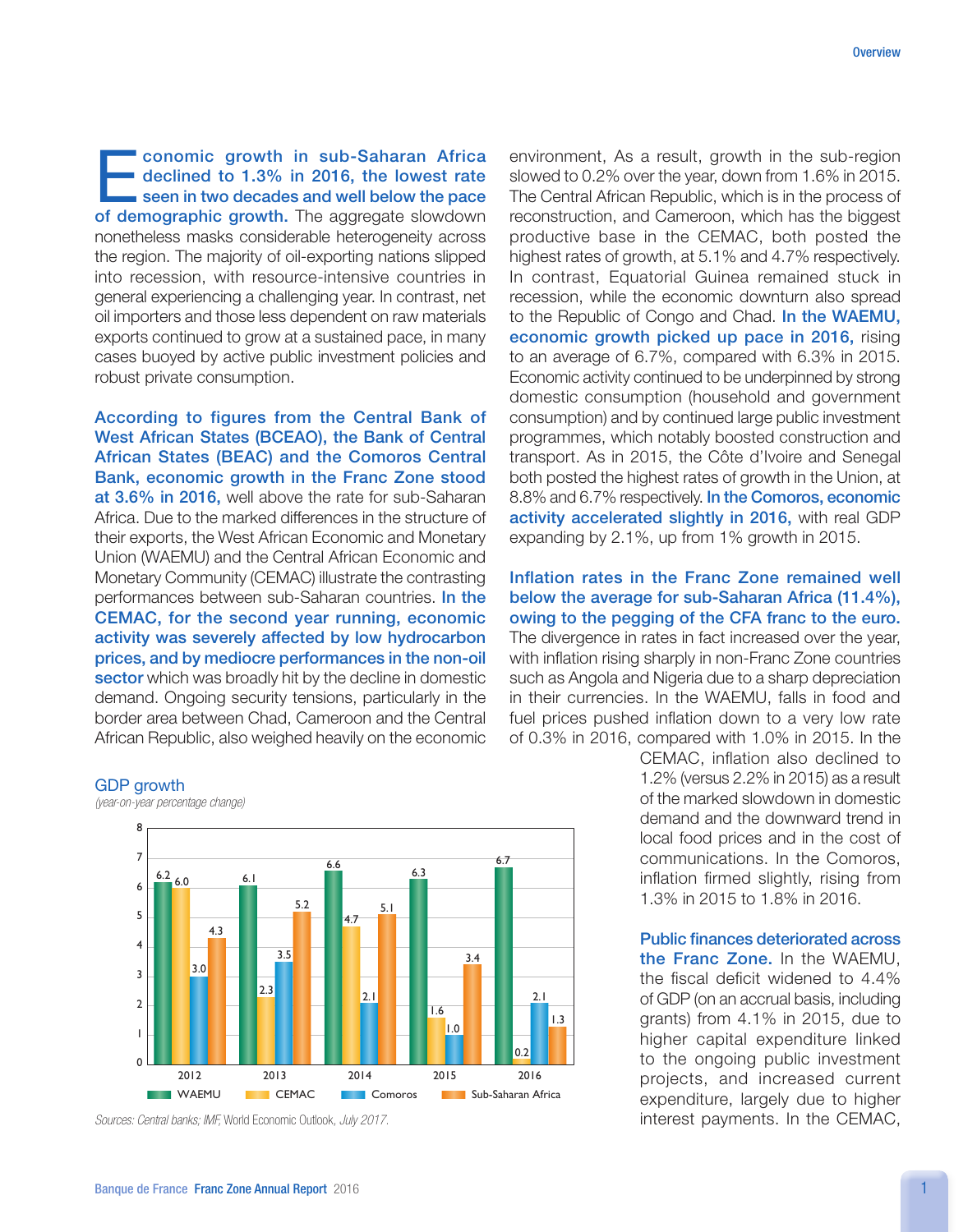## Consumer prices

*(annual average - %)*



*Sources: Central banks; IMF,* World Economic Outlook*, July 2017.*

the slump in oil and non-oil revenues stemming from lower oil prices and the economic slowdown, took a heavy toll on public finances. The fiscal deficit increased to 7.6% of GDP (on an accrual basis, including grants), from 3.6% in 2015, despite cuts to public spending and in particular to investment. In the Comoros, public finances continued to deteriorate, hit by falls in external grants and notably a sharp drop in income from customs duties, combined with an 18% rise in public spending. As a result, the fiscal deficit (on an accrual basis, including grants) surged to 7.7% of GDP, up from 3.1% in 2015.

Public debt levels rose across the entire Franc Zone, with some countries seeing particularly marked increases. The latest studies conducted by the IMF and World Bank on debt sustainability indicate only a moderate risk of debt distress in WAEMU countries, and a low risk in the case of Senegal. That said, recent developments are not without risks, as the public debt-to-GDP ratio in the region has risen from 36.6% in 2012 to 46% in 2016, despite average economic growth of over 6% in the same period. One particular cause for concern is the growing share of sovereign debt in commercial bank balance sheets. In the CEMAC, the IMF and World Bank regard the risk of debt distress as high in Cameroon, Chad and the Central African Republic. In the Republic of Congo, meanwhile, public debt is already well above the community ceiling of 70% of GDP.

The BCEAO tightened its monetary policy at the end of 2016. The ongoing decline in bank liquidity, caused notably by increased government borrowing in the regional financial market, led to a sharp jump in central bank refinancing against government debt securities. In response to this worrying development, the BCEAO decided to raise its marginal lending facility rate by 100 basis points in December 2016, restricting access to the marginal lending window and leading to a widening of the policy interest rate corridor. The BEAC maintained its accommodative policy stance in 2016, to cushion the exogenous shock to the economy. Reserve requirements, which had remained

unchanged since 2009, were lowered by 50% in April 2016, to help counter the decline in bank liquidity.

Weak oil prices had a positive impact on the current account balance in the WAEMU and the Comoros, but a significant negative impact in the CEMAC. The WAEMU's current account deficit narrowed to 5.0% of GDP in 2016, from 5.9% in 2015. However, due to the sharp drop in the financial account surplus, linked to the near-50% drop in portfolio investments, regional foreign exchange reserves shrank: net external assets were only sufficient to cover 4.2 months of goods and services imports at end-2016, compared with 5.1 months a year earlier. In the CEMAC, after deteriorating sharply to 15.0% of GDP in 2015, the current account deficit remained more or less stable at 15.1% in 2016. As a result, the region drew down a large share of the external assets built up during the upward cycle in oil prices, and at end-2016 only had sufficient to cover 2.2 months of goods and services imports, down from 3.8 months a year earlier. In the Comoros, the current account deficit widened dramatically, from 0.4% of GDP in 2015 to 7.8% in 2016, due to an increase in the services deficit and a decline in the surplus of current transfers. External assets were sufficient to cover 6.8 months of goods and services imports at end-2016, compared with 8.2 months a year earlier.

Ratios of external assets to money in circulation deteriorated, but at end-2016 were still firmly above